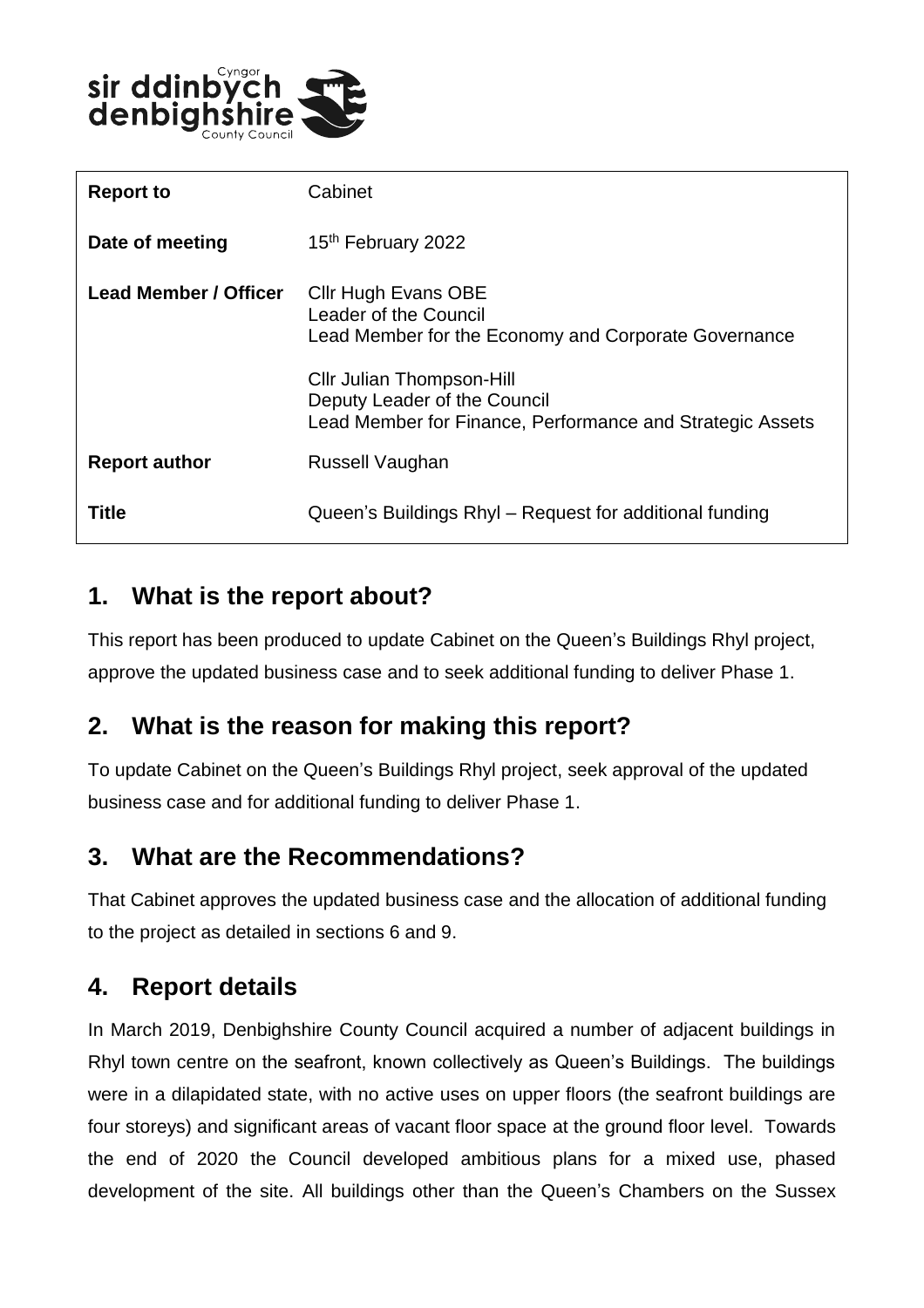Street frontage have now been demolished and a full Planning approval for Phase I and an outline approval for subsequent phases was granted at the Planning Committee in September 2021.

At the Cabinet meeting held on 28<sup>th</sup> April 2021, approval was given to appoint a contractor to deliver Phase 1 via Lot 3 of the North Wales Construction Partnership Framework. Wynne Construction were successful and have been progressing the project from RIBA Stage 3 to produce a technical design. A report will be brought to the March 2022 Cabinet for approval to let the construction contract to Wynne as per the original approval.

The cost of delivering the whole of Phase 1 was originally estimated at £10,922,261 but the first iteration of the Stage 3 cost plan would have resulted in the out turn being significantly more expensive. An extensive value engineering exercise has been carried out to bring the costs down but it has not been possible to deliver the scheme within the existing funding envelope. One of the reasons for this is that there is a stipulation in the Planning approval requested by Natural Resources Wales (NRW) that the finished floor level of the entire building has to be raised by 740mm. This obviously affects the amount of material required to physically raise the building, but has also meant that the design of the building has had to be changed to reflect this but also to ensure that the building remains accessible for all users. Multiple meetings were held with NRW to try and minimize the requirement to raise the level of the Phase 1 development but to no avail. Another reason for the increase in cost is the inflation in the cost of construction materials due to global pressures. For example, the cost of glass and aluminium alone has increased by at least 20% due to the amount of energy required in production. A breakdown of the variance in the estimate cost is attached as Appendix 1.

The removal of the remaining asbestos and demolition has now taken place to enable the delivery of the subsequent phases and were subject to a separate procurement process and Delegated Decision in December 2020. This contract encountered numerous issues throughout and what was originally a 6 month contract period actually took 12 months to complete. This was mainly due to identification of additional asbestos, hidden basements being found and Health & Safety concerns regarding the structural integrity of major buildings. To provide some context, the removal of asbestos alone on this project has cost in excess of £970,000.

All of the above means unfortunately that the project needs additional funding to successfully deliver this phase of the project.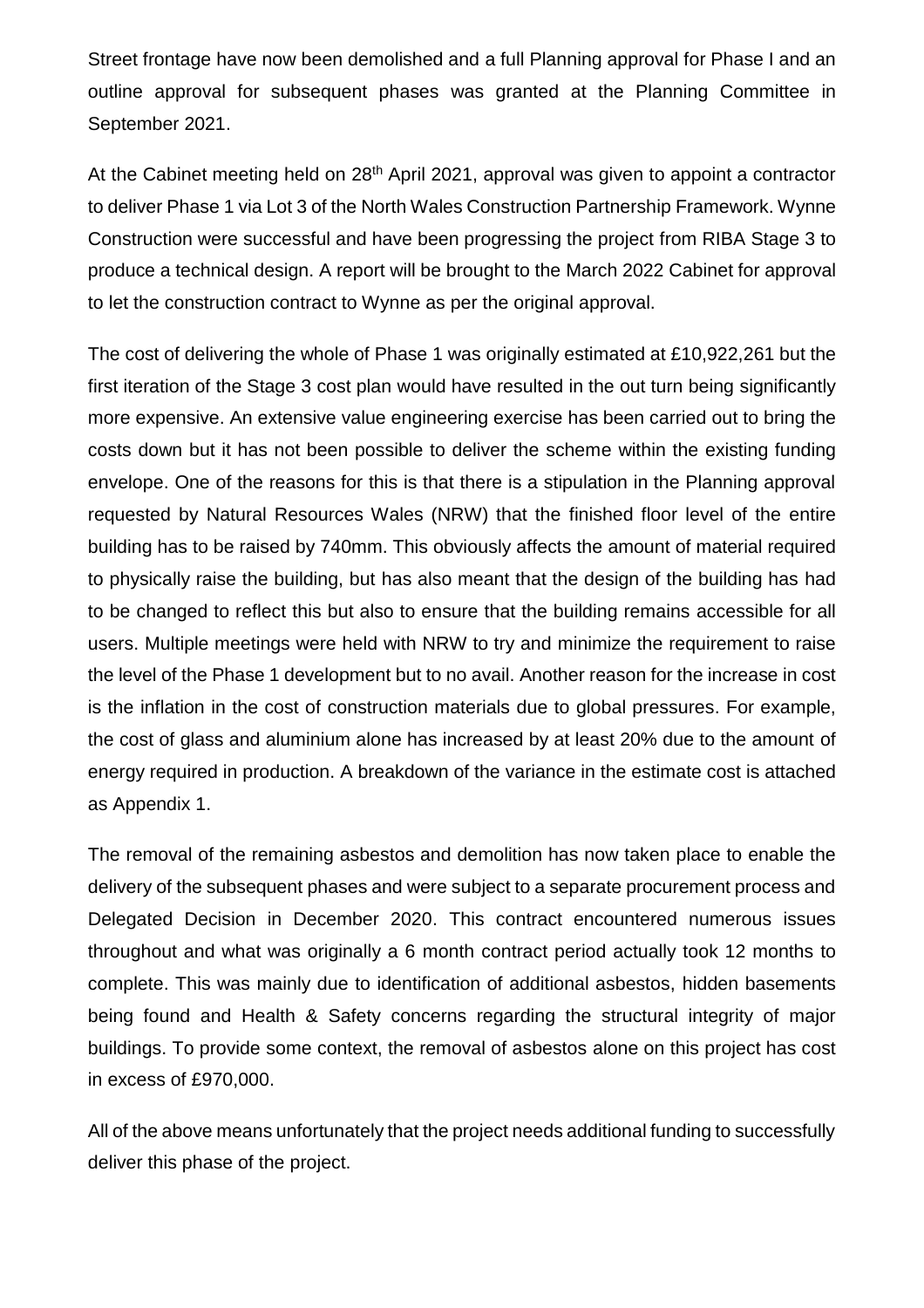## **5. How does the decision contribute to the Corporate Priorities?**

The decision will contribute to the delivery of the Corporate Priority to achieve an attractive and protected environment supporting well-being and economic prosperity by;

- **F** removing partially derelict town centre buildings and returning the site on which they currently stand to a productive use;
- **Peroviding premises which will enable the mix of uses in the town centre to be diversified** thereby providing it with a sustainable and economically viable future;
- **Peroviding opportunities for new employment and business growth;**
- delivery a quality development which will stimulate the private sector to undertake further investment; and
- **EXECTE:** increasing biodiversity in an urban location.

## **6. What will it cost and how will it affect other services?**

The current estimated cost to deliver Phase 1 is £12,620,481 is set out in Appendix 2 although it should be noted that this also includes costs that will enable, and reduce costs for the delivery of future phases. This includes items such as the acquisition, asbestos removal, demolition and groundworks for the entire site within our ownership, and delivery of Phase 1.

The funding secured to date from a number of sources is shown in the table below:

| <b>Funding Source</b>                      | <b>Amount</b> |
|--------------------------------------------|---------------|
| <b>DCC Capital</b>                         | £3,400,000    |
| <b>ERDF</b> - Building for the Future      | £3,350,000    |
| Welsh Government - Targeted Match Funding  | £2,500,000    |
| Welsh Government - Transforming Towns fund | £809,261      |
| Welsh Government - Economic Stimulus Grant | £811,000      |
| DCC Asbestos revenue budget                | £252,000      |
| TOTAL                                      | £11,122,261   |

Having secured the budget above, this will result in a funding shortfall of £1.5m. We will continue to pursue all possible avenues to bring external funding into the project to minimise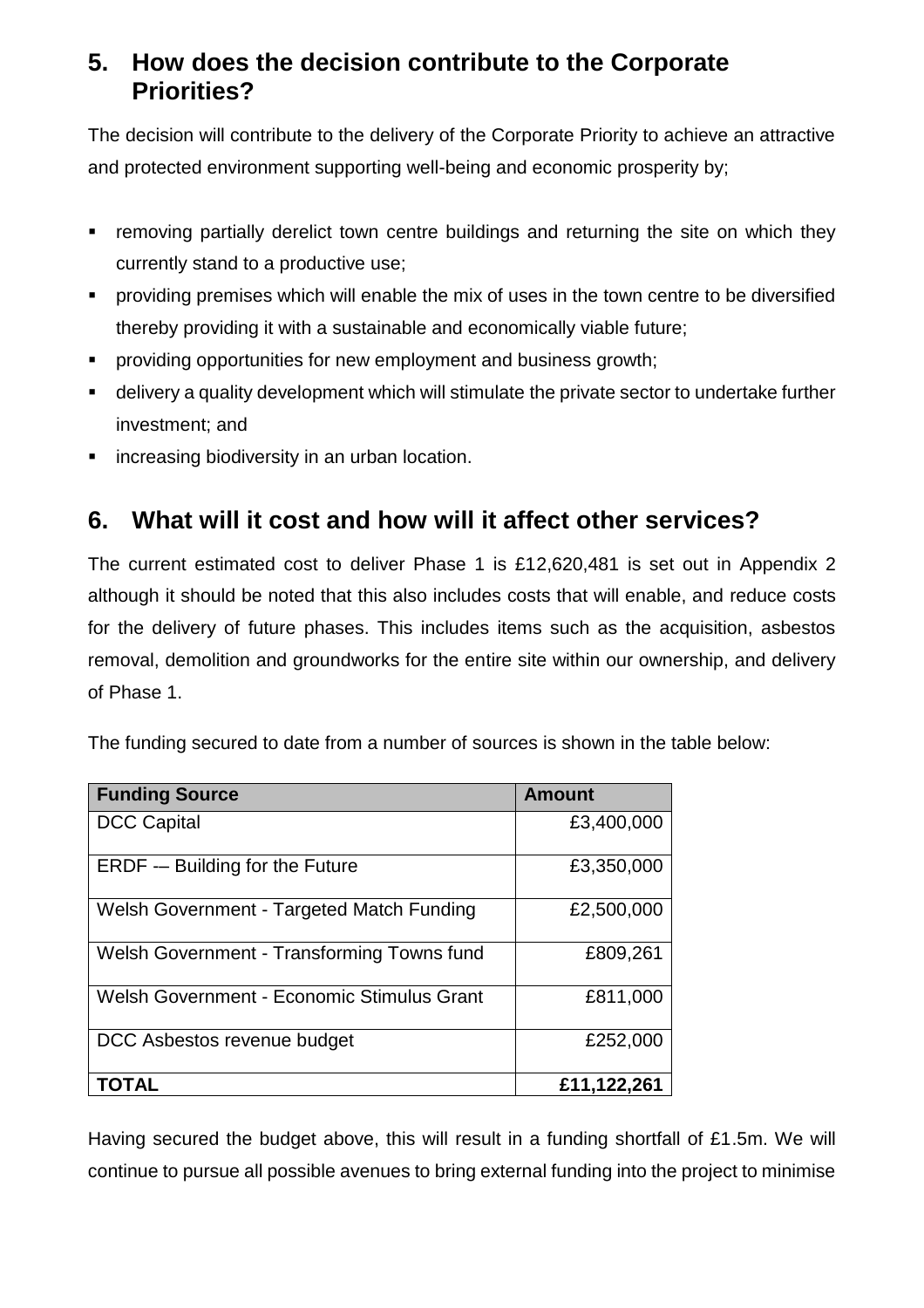the input required from the Council, but at this stage the Council would need to underwrite the full amount required. A revised business case is as Appendix 3.

#### **7. What are the main conclusions of the Well-being Impact Assessment?**

The main conclusions of the assessment are that the proposal will have a positive impact on all of the well-being goals through the provision of a low carbon, fully accessible development which will improve communications and transport infrastructure in a location which will enable residents to access a wider range of services on foot or by cycling. The proposal will have a positive impact on the economy by improving the vitality of the town centre and increasing awareness of employment opportunities in the construction and leisure sectors. It will improve the attractiveness of the area by removing dereliction and improving community safety.

#### **8. What consultations have been carried out with Scrutiny and others?**

**Cabinet Briefing –** numerous updates provided to Cabinet Briefing throughout the life of the project, lastly on February  $7<sup>th</sup>$  2022.

**Asset Management Group -** Approved a report to proceed with the conditional agreement to purchase the site in phases.

**Rhyl Member Area Group -** Supported the approach adopted by the Council as regards the acquisition of the properties on 19<sup>th</sup> March 2018. Further support received at their meeting held on 22/10/2018 and 08/04/2019. Special WebEx meetings was held on June  $23<sup>rd</sup>$  and July  $6<sup>th</sup>$  to update the MAG on the latest proposals, demolition and timescales, along with a further MAG meeting held in September 2020. Updates have since been reported to the MAG in July and November 2021.

**Strategic Investment Group -** SIG were consulted on the proposal on the 30<sup>th</sup> October 2018 and recommended its approval to proceed subject to the comments and conditions contained in the Chief Finance Officer statement. A special SIG was held on September 9<sup>th</sup> 2020 and they are supportive of the scheme on the proviso that the Rhyl MAG were also in support.

**Economic and Business Development -** Consulted throughout the negotiations and in full support for the purchase. This is the key site required to deliver the Rhyl Town Centre Master Plan and the team will continue to be involved in its delivery.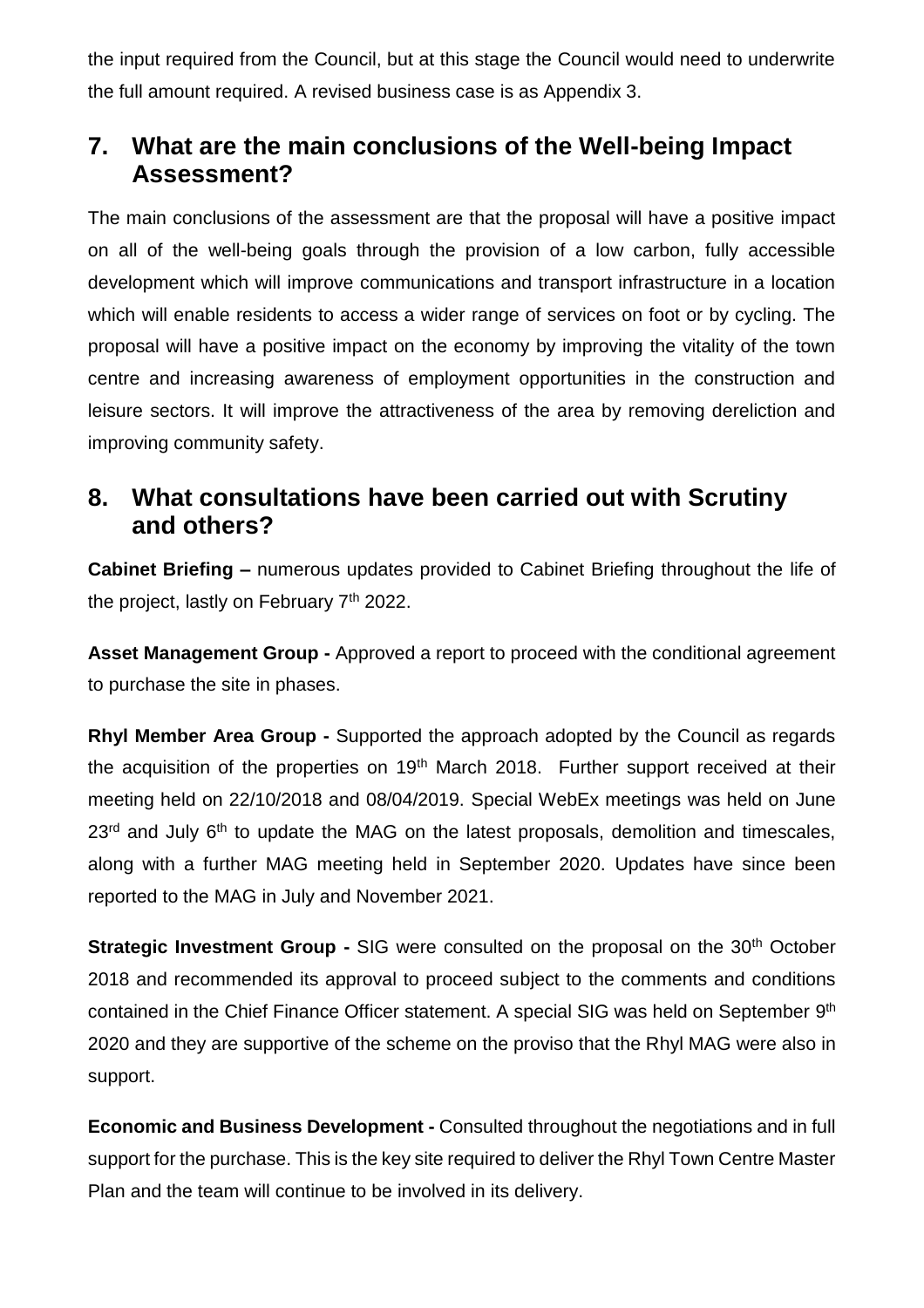**Queen's Buildings Project Board –** a new project Board was convened in April 2021 to oversee and progress the development of the site. Membership includes high level representation from DCC and Welsh Government and they have met monthly since the inaugural meeting on April 14<sup>th</sup> 2021.

**Funding bodies –** the team continue to meet with officers at Welsh Government fortnightly and have held numerous meetings with WG and WEFO throughout to ensure they are fully up to date with the scheme, to provide them with confidence and also to source additional funding as and when available.

## **9. Chief Finance Officer Statement**

Although any overspend on a project is disappointing the reasons in this case are clear and would seem unavoidable. Any failure to complete the project would likely involve significant grant clawback. It is also clear the project will still deliver significant regeneration benefits which will hopefully be the catalyst for further investment. The resultant asset will also remain in the ownership of DCC. For all those reasons I'm comfortable in supporting the recommendation to underwrite the additional £1.5m required from within the capital plan. As highlighted in the report it is important that the project continues to pursue all possible avenues to bring external funding into the project to minimise the input required from the Council and this will be monitored carefully over the coming months.

## **10. What risks are there and is there anything we can do to reduce them?**

The key risk is:

If a decision to provide additional funding to the project is not received, then the project cannot be delivered as planned. This would result in us not delivering the outputs as agreed by the grant funding offer and we would not receive the £3.350m ERDF funding earmarked above. There is also a risk that some or all of the funding allocated from other WG funding streams is also clawed back.

If a positive decision is made at today's meeting, this will allow us sufficient time to deliver the scheme and associated benefits within the funding deadline.